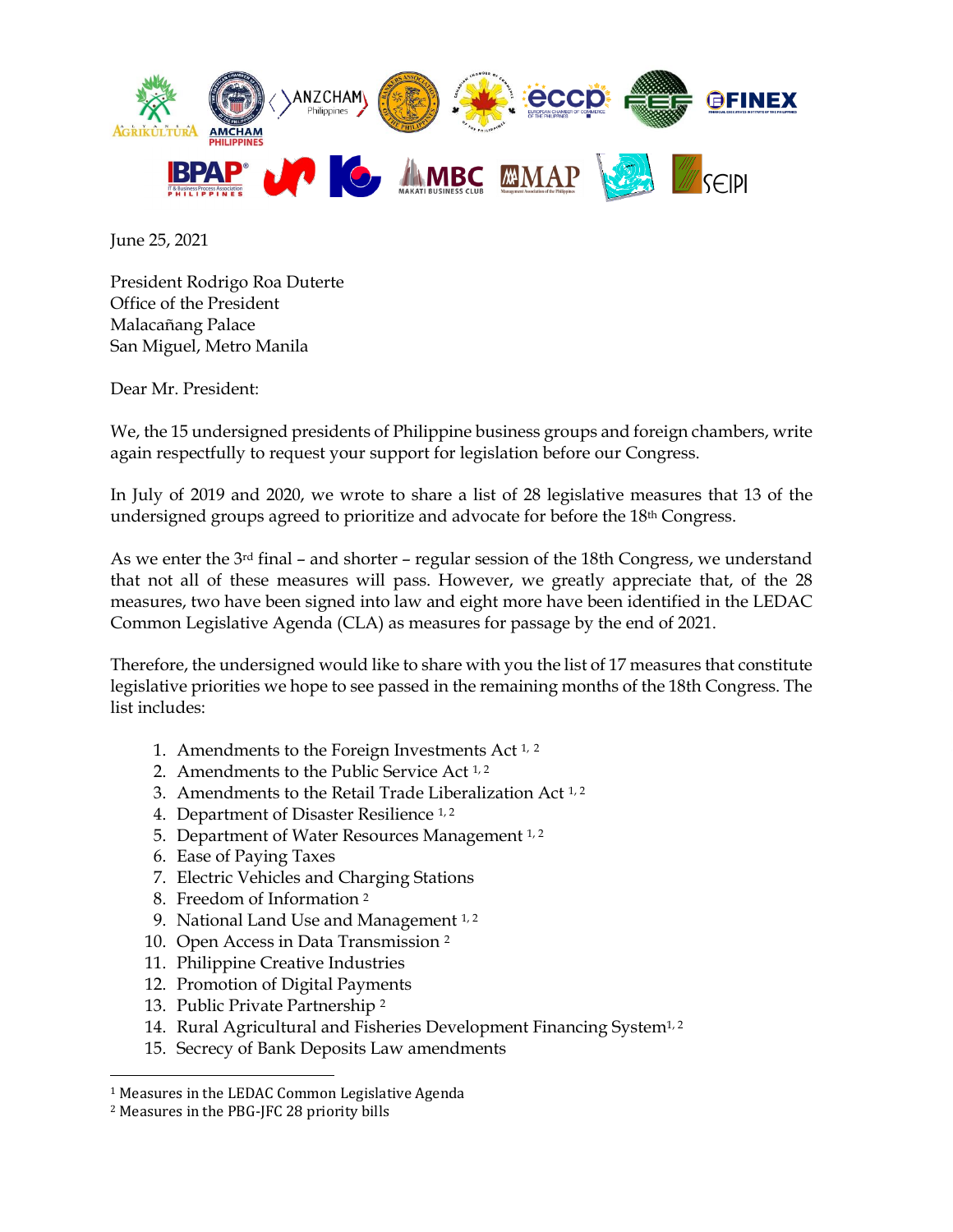- 16. Tax Reform Package 3: Property Valuation and Assessment Reform<sup>1, 2</sup>
- 17. Tax Reform Package 4: Passive Income and Financial Intermediary Taxation<sup>12</sup>

Most of these bills have reached advanced stages in Congress and require counterpart action in the House or Senate. The above list also includes 8 measures, which we have supported since the start of the 18th Congress, prioritized in the LEDAC CLA.

With one year left in the current Congress, we believe that these 17 measures are achievable reforms that will generate substantial impact in achieving our shared vision of inclusive growth through job generation, poverty reduction, and global competitiveness. These reforms will also support economic recovery and higher GDP growth in 2022 and beyond in the wake of the COVID-19 pandemic.

We will continue to work with Congress and your administration in support of these remaining reforms as we look forward to your sixth State of the Nation Address.

Sincerely yours,

**ERNESTO M. ORDOÑEZ**

Chairman Alyansa Agrikultura

**JOSE ARNULFO A. VELOSO** <sup>,</sup><br>resident Bankers Association of the Philippines

**ATTY. FRANCISCO ED. LIM** President Financial Executives Institute of the Philippines

**KEIICHI MATSUNAGA**

President Japanese Chamber of Commerce and Industry of the Philippines, Inc.



**FRANK THIEL** President American Chamber of

Commerce of the Philippines

**JULIAN PAYNE** President Canadian Chamber of Commerce of the Philippines

**CALIXTO CHIKIAMCO** President Foundation for Economic Freedom

**HOIK LEE** President Korean Chamber of Commerce of the Philippines, Inc.

**EVELYN NG**

President Philippine Association of Multinational Companies Regional Headquarters, Inc.

**DANIEL ALEXANDER** President Australian-New Zealand Chamber of Commerce of the Philippines



**NABIL FRANCIS** President European Chamber of Commerce of the Philippines

**REY UNTAL** President and CEO IT and Business Process Association of the Philippines

**EDGAR O. CHUA** Chairman Makati Business Club

**DANILO C. LACHICA** President Semiconductor and Electronics Industries in the Philippines Foundation, Inc.